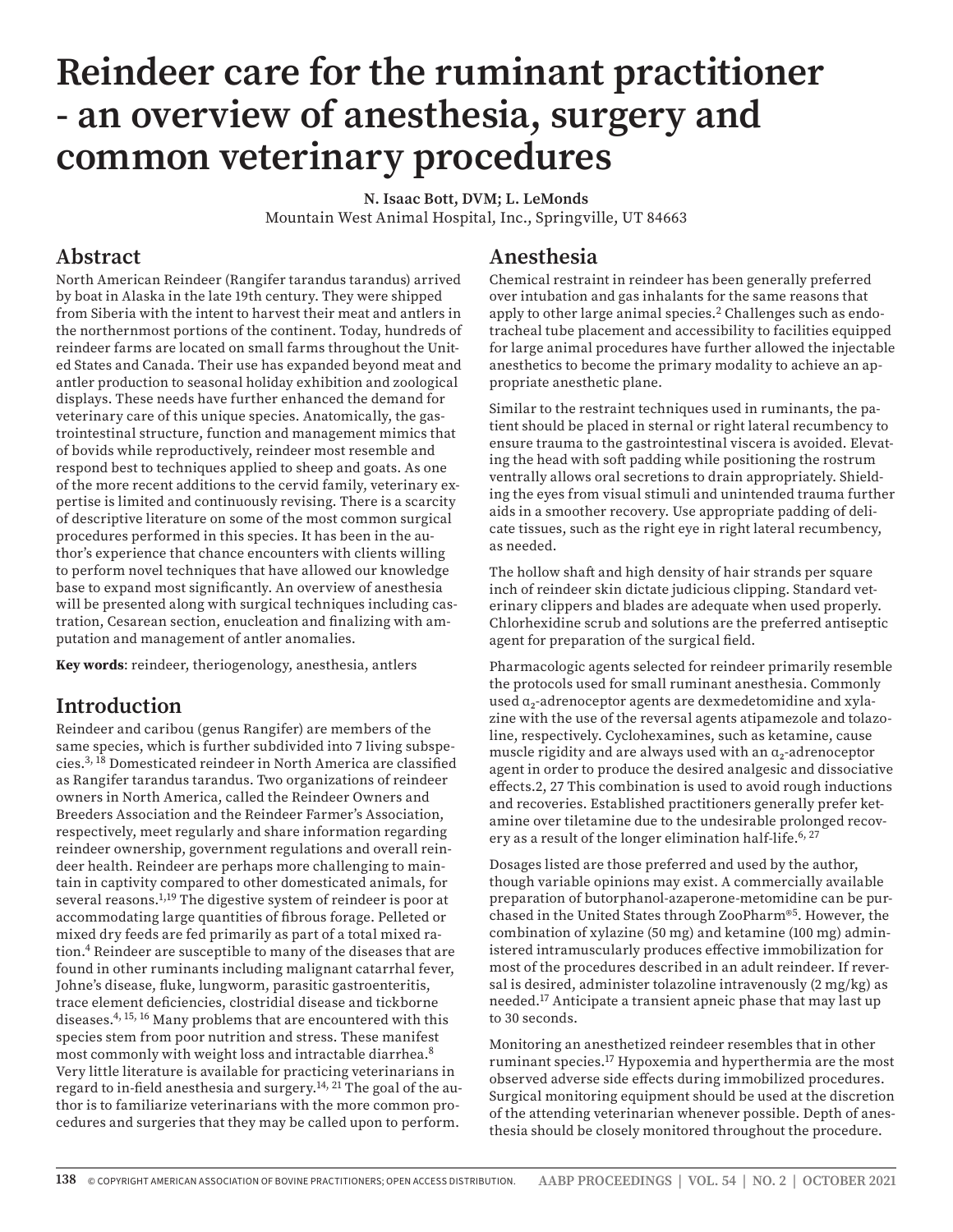Rutting male reindeer and caribou have altered metabolisms and produce unpredictable results when administered the before-mentioned agents. Deaths have been reported from a single 15-mg dose of xylazine.3 Due to this high mortality, general anesthesia should be avoided in male reindeer during the breeding season.3, 6, 27

## **Castration**

When reindeer are castrated young (before 6 months of age), uroliths are more likely to develop and cause a urethral blockage. Complete rupture of the urethra or, in some cases, a permanent fistula to the urethra can occur. Urinary incontinence causing brown discoloration of the hair and skin on the medial aspects of the hindlimbs would be seen.16

Castration in reindeer is similar to castration techniques performed in new world camelids.26 The procedure is best accomplished under general anesthesia with the patient in right lateral recumbency. The scrotum is prepared for aseptic surgery using an antiseptic surgical scrub. A local anesthetic (2 mL, 2% lidocaine HCl each site) is infiltrated along the median raphe and spermatic cords.

A 2-cm incision is made on either side and parallel to the median raphe along the cranioventral aspect of the scrotum. Each testicle is removed after transfixation ligation of the spermatic cord. Emasculation of the spermatic cord may be performed but is limited in young males with small testicular size. Topical antiseptic and fly spray may be applied. Generally, the incisions are left open to heal from second intention. If skin closure is desired, a simple interrupted suture pattern is used.

# **Caesarian section**

Dystocia is relatively uncommon in reindeer but does occasionally happen.<sup>3, 5, 12</sup> As with other cervids and small ruminants, manual correction of the malpresentation can be accomplished easily by a veterinarian. Malpresentations in reindeer are the same as those described in sheep and goats. Successful caesarian sections have been performed by the author in a field setting using a lumbar approach similar to what is commonly used in sheep, goats and camelids.27

The procedure is as follows: The left lateral abdomen is clipped and prepared for aseptic surgery using an antiseptic surgical scrub. An inverted "L" block can then be placed using 6-10 mL, 2% lidocaine HCl. An 8-10 cm incision is then made. The incision line should be parallel to the direction of the femur while the animal is standing. The muscle layers are opened by blunt dissection in a grid fashion. The peritoneum is incised, and the dominant hand of the surgeon is gently introduced into the abdominal cavity. By directing the hand caudally to the pelvic region, the uterus can then be identified blindly by direct palpation. The uterus is then incised in the same manner as described in other small ruminants. Once the fetus is removed, the uterus will almost immediately contract. The uterus is closed using a modified Utrecht pattern. Muscular layers of the reindeer abdomen are much thinner than other cervids and small ruminants, thus a surgical assistant is necessary with achieving apposition and closure of the lateral abdomen.

The abdominal cavity is closed in three layers:

1. The peritoneum and the internal abdominal muscles are closed together with a simple continuous or simple interrupted pattern.

- 2. The internal and external abdominal muscles and the subcutaneous fascia are closed in a second layer with a simple continuous suture. The suture is anchored every 2-3 cm to the transverse muscle to eliminate dead space and prevent seroma formation.
- 3. The skin is closed using an interrupted or continuous interlocking suture pattern.

# **Enucleation**

Unique features of the reindeer globe distinguish it from other deer species due to the extreme nature of their Arctic habitat. A structure present in most mammalian eyes to enhance night vision is the tapetum lucidum (TL). Arctic summers, characterized by continuous sunlight from late March until September, yield a gold appearance to the TL to enhance vision in bright environments. It is theorized the continual darkness and twilight of Arctic winters, from October to March, cause the TL to transition to blue due to chronic pupil dilation.<sup>24</sup> This adaptation has contributed to their already enhanced ability to see ultraviolet (UV) and near UV light.<sup>13</sup> Lichen (genus Cladonia), a vital food source in the winter, absorbs UV light producing high contrast and easy visibility. Interestingly, it also allows them to easily visualize the low UV reflectance of their main predators' white fur coats.<sup>24</sup> An additional benefit studied in reindeer has determined their ability to detect the reflectance of alternating snow qualities and patterns that likely contribute to foraging and migration patterns.13, 24

Surgical removal of the eye is a relatively simple procedure routinely performed on numerous large animal and exotic species in captivity. The most common indications for enucleation in reindeer are neoplasia and trauma.<sup>11</sup> When considering surgical removal of the eye, the practitioner must consider the postoperative risks of injury to the patient following surgery. Reindeer are prey animals and as such, may become more skittish and erratic following this procedure. Post-enucleation patients are not good candidates for seasonal displays. It is important to discuss these issues and consequences with the owner prior to performing this procedure.

Should a concurrent infection of the lids or conjunctiva be present, appropriate antimicrobial therapy to control infection of the surgical site needs to be initiated.<sup>23</sup> In the author's experience, use of systemic fluoroquinolones has produced sufficient infection control when given at the time of surgery. Ensure parasite prevention has been established within the herd.

Technique: In lateral recumbency, soft padding should be placed on the contralateral eye of the enucleation site to prevent trauma to the lids, adnexa and globe. The surgical field is then clipped and prepared for aseptic surgery using an antiseptic surgical scrub. Multimodal pain management with the use of local anesthesia (lidocaine HCl 2%, 5-6 mL subcutaneously and posterior to orbit) can be achieved when administered at the lateral canthus. A towel clamp placed on the superior and inferior lids can be used to stabilize as incising parallel to the lids, leaving approximately 3 mm margin. Blunt dissection of the paraorbital subcutaneous tissue and periocular musculature can be performed with Metzenbaum scissors. The transpalpebral enucleation of the para-orbital structures and globe utilizes poliglecaprone 25 suture and sterile hemostatic agents. Ligation of the orbital artery, closure of the subcutaneous and skin layers can be achieved using the same suture. Various suture patterns can be used to achieve apposition, but horizontal mattress and simple interrupted are most commonly utilized by the author.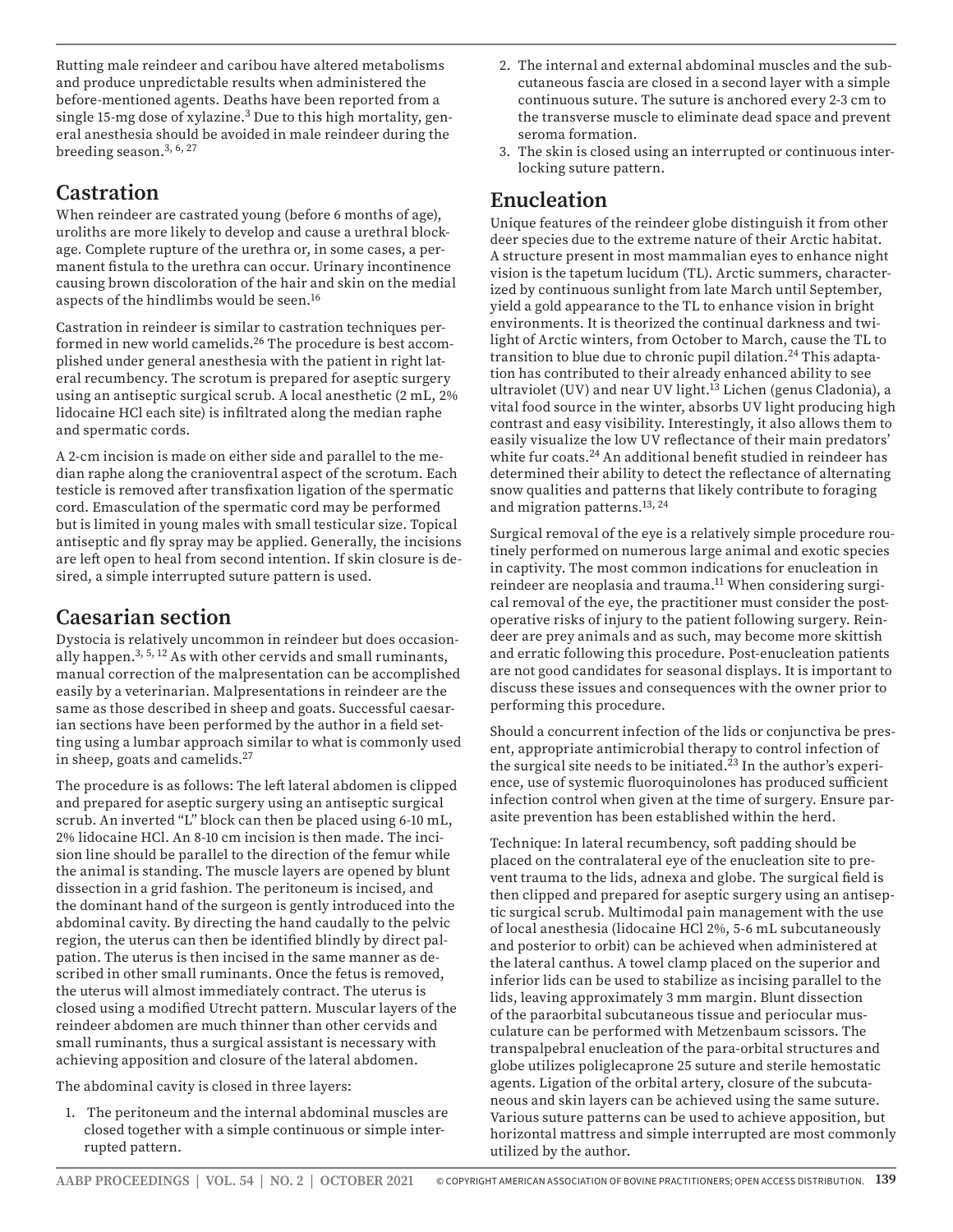Intraoperative and post-operative complications are inevitable with surgery on large animal patients. Most notably, hemorrhage of the orbital artery and subsequent post-operative swelling are treated with adequate hemostasis. The use of clotting powder has greatly improved the technique, overall appearance and comfort of the patient post-operatively.

#### **Antler management**

The Cervidae family has been historically characterized as sexually dimorphic with the presence or lack of antlers. The Rangifer species are the only deer species in which both males and females grow antlers.<sup>22</sup> It has been shown that this antler growth occurs independent of gonadal activity.<sup>3</sup> Among all mammal species, antlers remain the only example of entire organ regeneration. It is among the fastest growing tissue and a reliable indicator of the overall health status of the animal.19 Should chronic lameness or heavy parasitic infections be present, the antler growth becomes significantly altered. It is imperative that prior to performing procedures on antlers that hoof health and parasitic prevention plans are thoroughly evaluated.19

Shedding, also referred to as casting, of the antlers in intact males occurs during the first week of December. In females and castrates, shedding occurs between February and April.

Unlike most cervids, reindeer steers will continue to grow large antlers following castration. Incomplete velvet removal and subsequent shedding of the antlers is most often encountered and requires medical intervention. During October, subcutaneously implants (estradiol benzoate 10 mg + progesterone 100 mg, Synovex-C, Zoetis) are placed at the base of the ear to initiate rubbing of velvet followed by complete antler casting.13, 15 Placement of these implants does not interfere with future antler growth cycles.

Injuries sustained to the antlers can occur during power struggles or in animals restrained too vigorously. Damage to the base of the antler, also referred to as the pedicle, can result in skull fractures. During the growth phase, antlers are highly vascularized and are very sensitive. If traumatized or requiring removal, a tourniquet is placed at the pedicle while utilizing local anesthetics. Ossified (once velvet has been removed) antlers do not require these measures as blood and nerve supply are absent. When removing antlers at this stage, reciprocating saw blades are used to carefully transect the shaft approximately 5 cm above the pedicle. If a local block of the antler is desired, the major contributions come from the infratrochlear and zygomaticotemporal nerves.

Antleromas are described as overgrowth of vascular tissue on growing antlers frequently occurring in reindeer castrates. These lobular, multinodular fibropapillomatous lesions are of unknown etiologies yet resemble "perruque" or cactus antlers in other cervid species. It is theorized that they may be associated with a papilloma viral infection.<sup>10</sup> The location of these growths most often occurs in most proximal portions of the brow tines and adjacent to or associated with the shovel.5 Surgical excision is considered curative, but also requires anesthesia, extensive hemostasis and appropriate analgesia.

Banding devices, used for castration in other ruminant species, are often used to cut off circulation and, in-turn, effectively amputate antler distal to the band placement. Electrocautery, application of commercial coagulation powders and surgical

ligation with suture may all be required with this procedure. The practitioner should be prepared for this sequela whenever antler amputation is indicated.

### **Discussion**

Post-operative analgesia is used at the clinician's discretion following any of the afore procedures. Common medications used in this species include NSAIDS (flunixin, ketoprofen and meloxicam). The application of these surgical techniques will evolve as more veterinarians share their experiences and expertise.

To minimize complications following a surgical procedure, an adequate surgical site must be within a short distance of the patient's pen.15 A recovery area adjacent to the main herd is advisable, as the patient will be returned to the herd as soon as safely achievable. Once the patient is returned, monitoring is necessary as reindeer will fight any new or returning animal that is introduced to the pen. It is assumed inevitable that the introduction of an animal, weakened following surgery, will encounter a re-establishment of the herd hierarchy.

Reindeer are similar to many other domestic ruminants and general practitioners should not shy away from providing medical and surgical services for this unique species.

# **References**

1. Åhman, B., A. Nilsson, E. Eloranta, and K. Olsson. 2002. Wet belly in reindeer *(Rangifer tarandus tarandus)* in relation to body condition, body temperature and blood constituents. *Acta Vet Scand* 43:85–97.

2. Arnemo JM, Evans AL, Miller AL, Os Ø. Effective immobilizing doses of medetomidine-ketamine in free-ranging, wild Norwegian reindeer (*Rangifer tarandus tarandus*). *J Wildl Dis.* 2011 Jul;47(3):755-8.

3. Blake JE, Rowell JE, Shipka MP. Reindeer reproductive management. *Current Therapy in Large Animal Theriogenology*. Youngquist RS, Threlfall WR, editors. St. Louis (MO): Saunders Elsevier; 2007. p. 970–4.

4. Bott NI. Reindeer Veterinary Care for Small Ruminant Practitioners. *Vet Clin of North Am Food Anim Pract.* 2021;37(1):221-236.

5. Bott NI. Reproductive management of reindeer (*Rangifer tarandus*). Am Assoc of Bovine Practitioners. Louisville (KY): Proceedings of the Annual AABP Conference. 2018. p. 188–91.

6. Caulkett, N., and Arnemo, J.M. 2014. Cervids (Deer). *Zoo Animal and Wildlife Immobilization and Anesthesia*, 2nd Edition. Eds. G. West, D. Heard, N. Caulkett. Pp 823–829. Somerset, NJ, USA: Wiley.

7. Flach, E. 2003. Cervidae and Tragulidae. *Zoo and Wild Animal Medicine*, 5th Edition. Eds. M.E. Fowler and E.R. Miller. Pp 634– 649. Elsevier Science.

8. Fletcher J, Foster A, Goddard P, McSloy A. Managing antler problems in deer. *In Pract*. 2016;38(10):513-519.

9. Foster A. Common conditions of reindeer. *In Practice.* 2010;32(10):462-467.

10. Foster AP, Barlow AM, Nasir L, et al. Fibromatous lesions of antler velvet and haired skin in reindeer (*Rangifer tarandus*). *Vet Rec*. 2013;172(17):452-452.